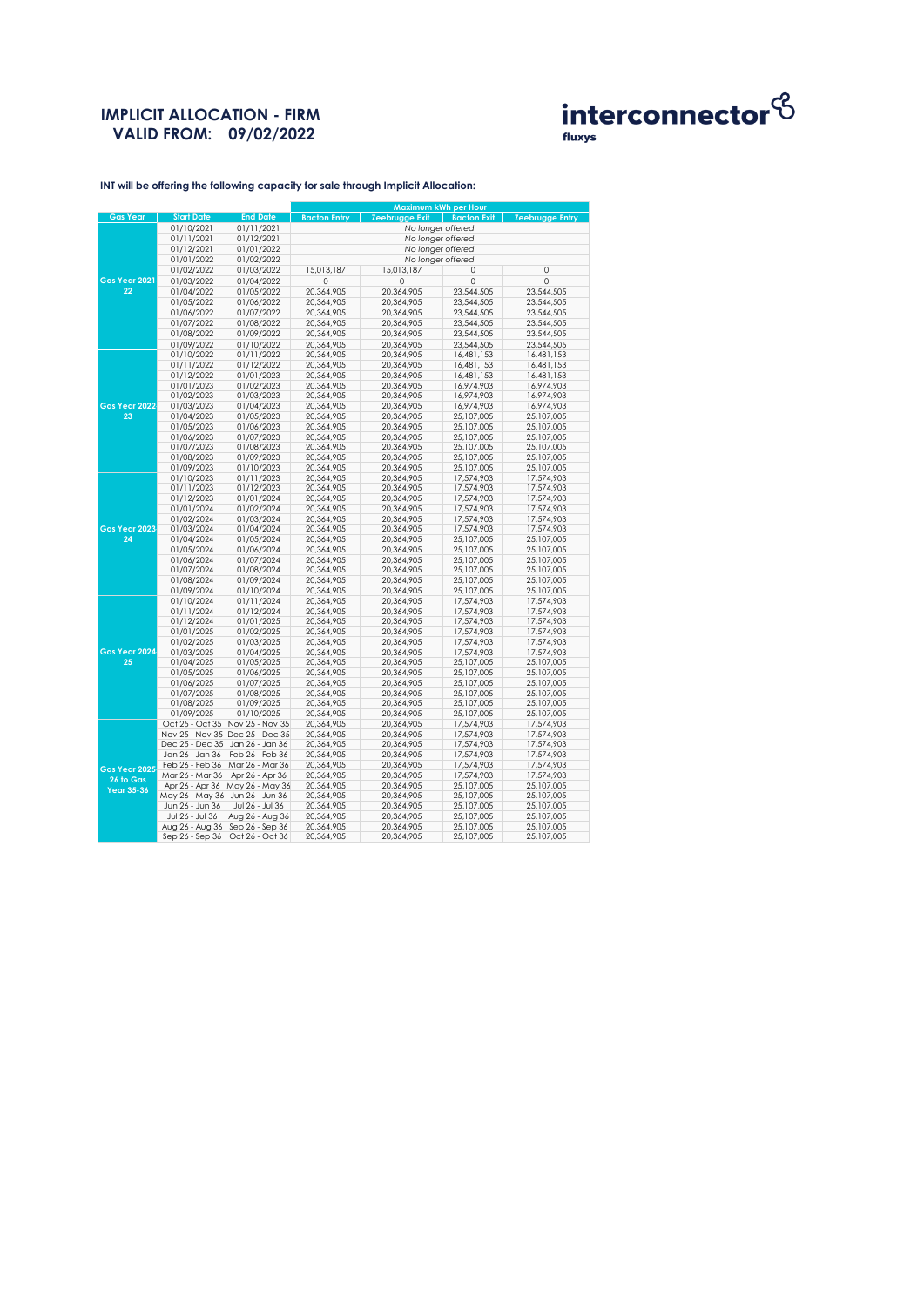### **IMPLICIT ALLOCATION - FIRM 09/02/2022 VALID FROM:**



**INT Capacity Sold through Implicit Allocation is below:** 

|                            |                 | Capacity Sold via IAM kWh/h |                       |                    |                        |  |  |
|----------------------------|-----------------|-----------------------------|-----------------------|--------------------|------------------------|--|--|
| <b>Gas Year</b>            | Date            | <b>Bacton Entry</b>         | <b>Zeebrugge Exit</b> | <b>Bacton Exit</b> | <b>Zeebrugge Entry</b> |  |  |
|                            | Oct-21          | 3,700,000                   | 3,700,000             | 398,000            | 398,000                |  |  |
|                            | <b>Nov-21</b>   | 398,000                     | 398,000               | 398,000            | 398,000                |  |  |
|                            | Dec-21          | 398,000                     | 398,000               | 16,447,000         | 16,447,000             |  |  |
|                            | Jan-22          | 1,120,000                   | 1,120,000             | 16,480,367         | 16,480,367             |  |  |
|                            | Feb-22          | 7,163,831                   | 7,163,831             | 16,480,367         | 16,480,367             |  |  |
|                            |                 |                             |                       |                    |                        |  |  |
| <b>Gas Year</b><br>2021-22 | <b>Mar-22</b>   | 120,000                     | 120,000               | 4,209,367          | 4,209,367              |  |  |
|                            | Apr-22          | 0                           | 0                     | 0                  | 0                      |  |  |
|                            | May-22          | 0                           | $\mathbf 0$           | 0                  | $\mathbf 0$            |  |  |
|                            | <b>Jun-22</b>   | 0                           | $\mathbf 0$           | 0                  | $\mathbf 0$            |  |  |
|                            | <b>Jul-22</b>   | 0                           | $\mathbf 0$           | 0                  | $\mathbf 0$            |  |  |
|                            | Aug-22          | $\Omega$                    | $\mathbf 0$           | $\mathbf 0$        | $\mathbf 0$            |  |  |
|                            | Sep-22          | 0                           | 0                     | 0                  | 0                      |  |  |
|                            | Oct-22          | 0                           | $\mathbf 0$           | 0                  | 0                      |  |  |
|                            | <b>Nov-22</b>   | 0                           | 0                     | 0                  | 0                      |  |  |
|                            | <b>Dec-22</b>   | 0                           | $\mathbf 0$           | 0                  | 0                      |  |  |
|                            | Jan-23          | 0                           | 0                     | 600,000            | 600,000                |  |  |
|                            | <b>Feb-23</b>   | 0                           | 0                     | 600,000            | 600.000                |  |  |
| <b>Gas Year</b>            | <b>Mar-23</b>   | 0                           | $\mathbf 0$           | 600,000            | 600,000                |  |  |
| 2022-23                    | Apr-23          | 0                           | 0                     | 0                  | 0                      |  |  |
|                            | May-23          | 0                           | $\mathbf 0$           | 0                  | 0                      |  |  |
|                            | <b>Jun-23</b>   | 0                           | 0                     | 0                  | 0                      |  |  |
|                            | <b>Jul-23</b>   | 0                           | 0                     | 0                  | 0                      |  |  |
|                            | $Avg-23$        | 0                           | 0                     | 0                  | 0                      |  |  |
|                            |                 | 0                           | 0                     | 0                  | 0                      |  |  |
|                            | $Sep-23$        | $\Omega$                    |                       |                    |                        |  |  |
|                            | Oct-23          |                             | $\mathbf 0$           | $\circ$            | $\mathbf 0$            |  |  |
|                            | <b>Nov-23</b>   | 0                           | 0                     | 0                  | 0                      |  |  |
|                            | <b>Dec-23</b>   | 0                           | $\mathbf 0$           | 0                  | $\mathbf 0$            |  |  |
|                            | <b>Jan-24</b>   | 0                           | 0                     | 0                  | 0                      |  |  |
|                            | Feb-24          | 0                           | 0                     | 0                  | 0                      |  |  |
| <b>Gas Year</b>            | <b>Mar-24</b>   | 0                           | 0                     | 0                  | 0                      |  |  |
| 2023-24                    | Apr-24          | 0                           | 0                     | 0                  | 0                      |  |  |
|                            | May-24          | 0                           | $\mathbf 0$           | $\circ$            | $\mathbf 0$            |  |  |
|                            | <b>Jun-24</b>   | 0                           | 0                     | 0                  | 0                      |  |  |
|                            | <b>Jul-24</b>   | 0                           | $\mathbf 0$           | 0                  | $\mathbf 0$            |  |  |
|                            | Aug-24          | 0                           | 0                     | 0                  | 0                      |  |  |
|                            | $Sep-24$        | 0                           | 0                     | 0                  | 0                      |  |  |
|                            | Oct-24          | 0                           | 0                     | 0                  | 0                      |  |  |
|                            | <b>Nov-24</b>   | 0                           | 0                     | 0                  | 0                      |  |  |
|                            | <b>Dec-24</b>   | 0                           | 0                     | 0                  | 0                      |  |  |
|                            | Jan-25          | 0                           | $\mathbf 0$           | 0                  | 0                      |  |  |
|                            | Feb-25          | 0                           | $\mathbf 0$           | 0                  | 0                      |  |  |
| <b>Gas Year</b><br>2024-25 | Mar-25          | 0                           | 0                     | 0                  | 0                      |  |  |
|                            | Apr-25          | 0                           | $\mathbf 0$           | 0                  | $\mathbf 0$            |  |  |
|                            | May-25          | 0                           | 0                     | 0                  | 0                      |  |  |
|                            | <b>Jun-25</b>   | $\Omega$                    | $\mathbf 0$           | $\circ$            | 0                      |  |  |
|                            | <b>Jul-25</b>   | 0                           | 0                     | 0                  | 0                      |  |  |
|                            | Aug-25          | 0                           | $\mathbf 0$           | 0                  | $\mathbf 0$            |  |  |
|                            | $Sep-25$        | 0                           | $\mathbf 0$           | 0                  | $\mathbf 0$            |  |  |
|                            | Oct 25 - Oct 35 | 0                           | 0                     | 0                  | 0                      |  |  |
|                            | Nov 25 - Nov 35 | $\Omega$                    | $\mathbf 0$           | $\circ$            | $\Omega$               |  |  |
| <b>Gas Year</b>            | Dec 25 - Dec 35 | 0                           | 0                     | 0                  | 0                      |  |  |
|                            | Jan 26 - Jan 36 | 0                           | $\mathbf 0$           | 0                  | $\mathbf 0$            |  |  |
|                            | Feb 26 - Feb 36 | 0                           | 0                     | 0                  | 0                      |  |  |
| 2025-26 to                 | Mar 26 - Mar 36 | 0                           | $\mathbf 0$           | $\circ$            | 0                      |  |  |
| <b>Gas Year</b>            | Apr 26 - Apr 36 | 0                           | $\mathbf 0$           | $\circ$            | $\mathbf 0$            |  |  |
| 35-36                      |                 | 0                           | 0                     |                    |                        |  |  |
|                            | May 26 - May 36 |                             |                       | 0                  | 0                      |  |  |
|                            | Jun 26 - Jun 36 | $\overline{0}$              | $\mathbf 0$           | 0                  | $\mathbf 0$            |  |  |
|                            | Jul 26 - Jul 36 | 0                           | 0                     | 0                  | 0                      |  |  |
|                            | Aug 26 - Aug 36 | 0                           | 0                     | $\circ$            | 0                      |  |  |
|                            | Sep 26 - Sep 36 | 0                           | 0                     | 0                  | 0                      |  |  |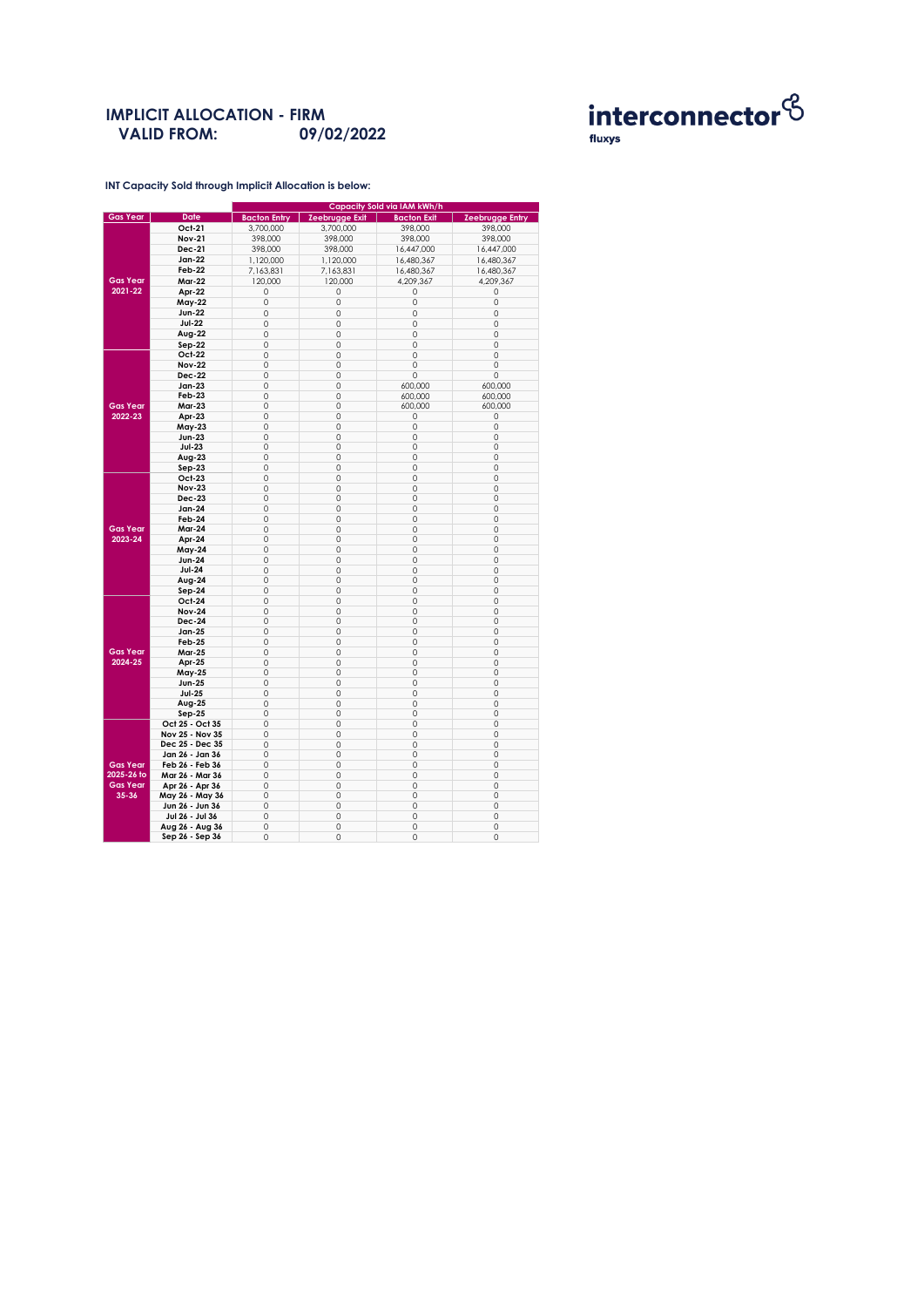## **IMPLICIT ALLOCATION - FIRM WITHIN MONTH VALID FROM: 09/02/2022 VALID FROM: 09/02/2022**



**INT Capacity Sold through Implicit Allocation is below:** 

|                     |                          | Capacity Sold via IAM kWh/h |                |                    |                 |  |
|---------------------|--------------------------|-----------------------------|----------------|--------------------|-----------------|--|
| <b>Product Type</b> | <b>Capacity Duration</b> | <b>Bacton Entry</b>         | Zeebrugge Exit | <b>Bacton Exit</b> | Zeebrugge Entry |  |
| Weekend             | 02/10 - 03/10/2021       | 7.180.362                   | 7.180.362      | $\Omega$           | 0               |  |
| Weekend             | 02/10 - 03/10/2021       | 580,000                     | 580,000        | 0                  | 0               |  |
| Weekend             | 02/10 - 03/10/2021       | 6.766.757                   | 6.766.757      | $\Omega$           | $\Omega$        |  |
| Weekend             | 09/10 - 10/10/2021       | 5,000,000                   | 5,000,000      | $\Omega$           | 0               |  |
| Weekend             | 01/01 - 04/01/2022       | 2.443.000                   | 2.443.000      | 0                  | 0               |  |
| <b>BOM</b>          | 10/01 - 01/02/2022       | 1,000,000                   | 1,000,000      | $\Omega$           | $\Omega$        |  |
| <b>BOM</b>          | 03/02 - 01/03/2022       | 612,000                     | 612,000        | $\Omega$           | 0               |  |
| <b>BOM</b>          | 04/02 - 01/03/2022       | 100,000                     | 100,000        | 0                  | 0               |  |
| <b>BOM</b>          | 05/02 - 01/03/2022       | 170,000                     | 170,000        | $\Omega$           | $\Omega$        |  |
| Weekend             | 05/02 - 06/02/2022       | 1.812.113                   | 1.812.113      | $\Omega$           | 0               |  |
| <b>BOM</b>          | 09/02 - 01/03/2022       | 100,000                     | 100,000        | 0                  | 0               |  |
| <b>BOM</b>          | 10/02 - 01/03/2022       | 361.058                     | 361.058        | $\Omega$           | $\Omega$        |  |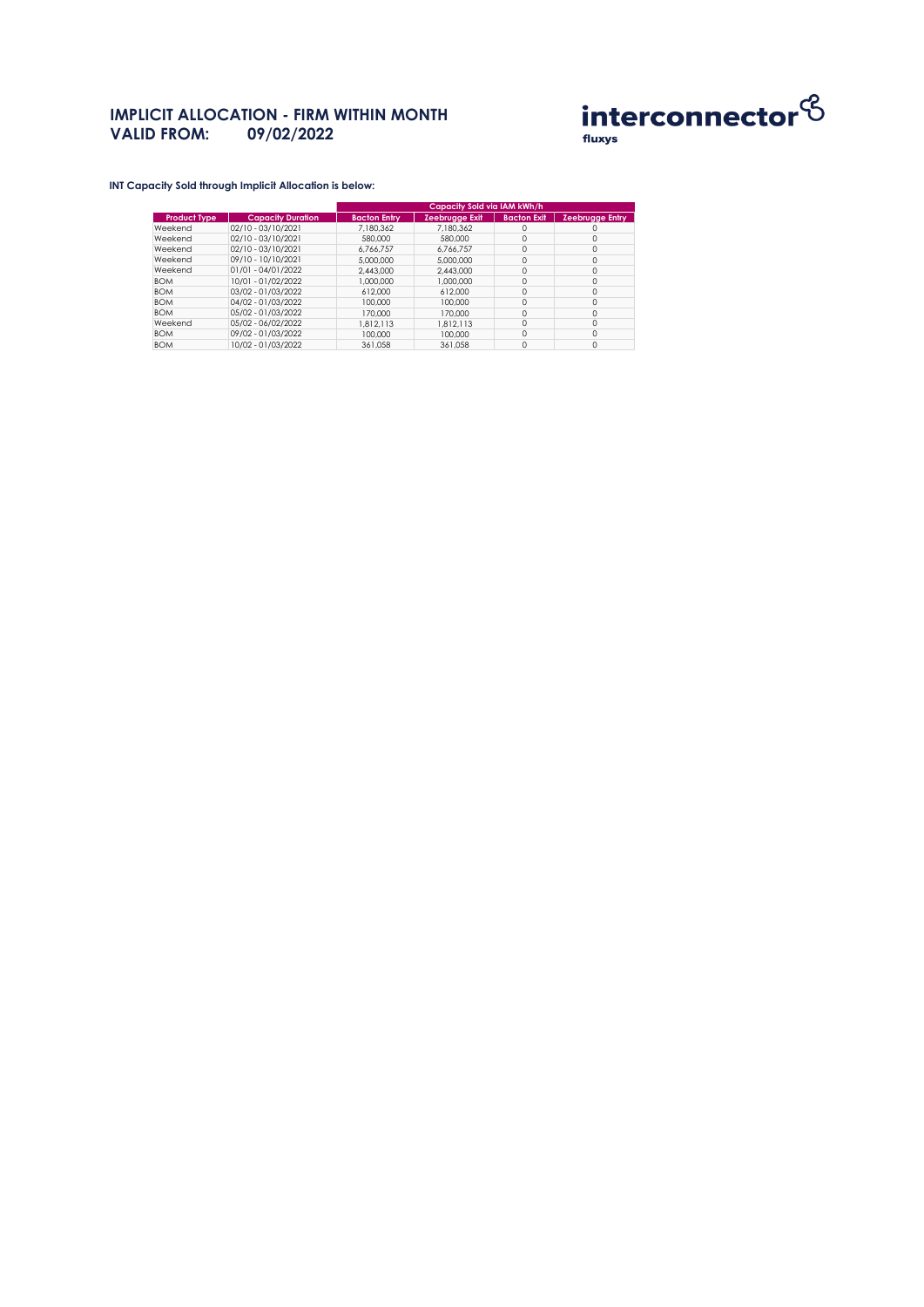### **IMPLICIT ALLOCATION - CONDITIONAL FIRM VALID FROM: 09/02/2022**



INT will offer Conditional Firm capacity only where an Implicit Allocation Partner has marketed all the Firm capacity allocated towards them on a given day. The maximum available volumes are as below:

|                                                      |                                   |                                 |             | Maximum kWh per Hour                   |                    |                        |
|------------------------------------------------------|-----------------------------------|---------------------------------|-------------|----------------------------------------|--------------------|------------------------|
| <b>Gas Year</b>                                      | <b>Start Date</b>                 | <b>End Date</b>                 |             | <b>Bacton Entry   Zeebrugge Exit  </b> | <b>Bacton Exit</b> | <b>Zeebrugge Entry</b> |
|                                                      | 01/10/2021                        | 01/11/2021                      | $\mathbf 0$ | 0                                      | $\mathbf 0$        | 0                      |
|                                                      | 01/11/2021                        | 01/12/2021                      | $\mathbf 0$ | $\circ$                                | $\mathbf 0$        | $\mathbf 0$            |
|                                                      |                                   |                                 |             |                                        |                    |                        |
|                                                      | 01/12/2021                        | 01/01/2022                      | $\circ$     | 0                                      | 0                  | $\circ$                |
|                                                      | 01/01/2022                        | 01/02/2022                      | $\circ$     | 0                                      | $\mathbf 0$        | 0                      |
| Gas Year 2021<br>22                                  | 01/02/2022                        | 01/03/2022                      | $\circ$     | 0                                      | 0                  | $\mathbf 0$            |
|                                                      | 01/03/2022                        | 01/04/2022                      | $\mathbf 0$ | $\circ$                                | $\mathbf 0$        | $\mathbf 0$            |
|                                                      | 01/04/2022                        | 01/05/2022                      | $\circ$     | 0                                      | 0                  | $\circ$                |
|                                                      | 01/05/2022                        | 01/06/2022                      | $\circ$     | 0                                      | 0                  | $\circ$                |
|                                                      | 01/06/2022                        | 01/07/2022                      | $\circ$     | 0                                      | $\circ$            | $\mathbf 0$            |
|                                                      | 01/07/2022                        | 01/08/2022                      | $\mathbf 0$ | $\circ$                                | $\mathbf 0$        | $\mathbf 0$            |
|                                                      | 01/08/2022                        | 01/09/2022                      | $\circ$     | 0                                      | $\mathbf 0$        | $\circ$                |
|                                                      |                                   |                                 | $\circ$     | 0                                      | $\mathbf 0$        | 0                      |
|                                                      | 01/09/2022                        | 01/10/2022                      |             | $\circ$                                | $\mathbf 0$        | $\mathbf 0$            |
|                                                      | 01/10/2022                        | 01/11/2022                      | $\circ$     |                                        |                    |                        |
|                                                      | 01/11/2022                        | 01/12/2022                      | $\Omega$    | $\Omega$                               | $\Omega$           | $\Omega$               |
|                                                      | 01/12/2022                        | 01/01/2023                      | 0           | 0                                      | 0                  | 0                      |
|                                                      | 01/01/2023                        | 01/02/2023                      | $\mathbf 0$ | $\circ$                                | $\mathbf 0$        | $\mathbf 0$            |
|                                                      | 01/02/2023                        | 01/03/2023                      | $\Omega$    | $\circ$                                | $\mathbf 0$        | $\circ$                |
| Gas Year 2022                                        | 01/03/2023                        | 01/04/2023                      | 0           | 0                                      | 0                  | $\circ$                |
| 23                                                   | 01/04/2023                        | 01/05/2023                      | $\circ$     | 0                                      | $\mathbf 0$        | 0                      |
|                                                      | 01/05/2023                        | 01/06/2023                      | $\circ$     | 0                                      | $\mathbf 0$        | $\circ$                |
|                                                      | 01/06/2023                        | 01/07/2023                      | $\circ$     | 0                                      | $\mathbf 0$        | $\circ$                |
|                                                      | 01/07/2023                        | 01/08/2023                      | $\circ$     | 0                                      | $\circ$            | 0                      |
|                                                      | 01/08/2023                        | 01/09/2023                      | $\circ$     | 0                                      | 0                  | $\circ$                |
|                                                      | 01/09/2023                        | 01/10/2023                      | $\Omega$    | $\Omega$                               | $\mathbf 0$        | $\Omega$               |
|                                                      | 01/10/2023                        | 01/11/2023                      | $\circ$     | 0                                      | $\mathbf 0$        | $\circ$                |
|                                                      | 01/11/2023                        | 01/12/2023                      | $\circ$     | 0                                      | $\mathbf 0$        | $\circ$                |
|                                                      | 01/12/2023                        | 01/01/2024                      | $\circ$     | 0                                      | 0                  | $\circ$                |
|                                                      |                                   |                                 | $\circ$     | 0                                      | 0                  | $\mathbb O$            |
|                                                      | 01/01/2024                        | 01/02/2024                      |             | 0                                      | $\mathbf 0$        | $\mathbf 0$            |
|                                                      | 01/02/2024                        | 01/03/2024                      | $\circ$     |                                        |                    |                        |
| Gas Year 2023                                        | 01/03/2024                        | 01/04/2024                      | $\Omega$    | 0                                      | $\mathbf 0$        | $\Omega$               |
| 24                                                   | 01/04/2024                        | 01/05/2024                      | $\circ$     | 0                                      | 0                  | $\circ$                |
|                                                      | 01/05/2024                        | 01/06/2024                      | $\circ$     | 0                                      | 0                  | 0                      |
|                                                      | 01/06/2024                        | 01/07/2024                      | $\mathbf 0$ | 0                                      | $\mathbf 0$        | $\circ$                |
|                                                      | 01/07/2024                        | 01/08/2024                      | 0           | 0                                      | 0                  | 0                      |
|                                                      | 01/08/2024                        | 01/09/2024                      | $\circ$     | 0                                      | 0                  | $\circ$                |
|                                                      | 01/09/2024                        | 01/10/2024                      | $\Omega$    | $\Omega$                               | $\Omega$           | $\Omega$               |
|                                                      | 01/10/2024                        | 01/11/2024                      | $\circ$     | 0                                      | $\mathbf 0$        | $\circ$                |
|                                                      | 01/11/2024                        | 01/12/2024                      | $\circ$     | 0                                      | $\mathbf 0$        | 0                      |
|                                                      | 01/12/2024                        | 01/01/2025                      | $\circ$     | 0                                      | $\mathbf 0$        | $\circ$                |
|                                                      | 01/01/2025                        | 01/02/2025                      | $\circ$     | 0                                      | $\mathbf 0$        | $\circ$                |
|                                                      | 01/02/2025                        | 01/03/2025                      | $\circ$     | 0                                      | $\mathbf 0$        | 0                      |
| Gas Year 2024                                        | 01/03/2025                        | 01/04/2025                      | $\mathbf 0$ | $\circ$                                | $\mathbf 0$        | $\mathbf 0$            |
| 25                                                   | 01/04/2025                        | 01/05/2025                      | $\circ$     | 0                                      | $\mathbf 0$        | $\circ$                |
|                                                      | 01/05/2025                        | 01/06/2025                      | 0           | 0                                      | 0                  | $\circ$                |
|                                                      | 01/06/2025                        | 01/07/2025                      | 0           | 0                                      | $\circ$            | $\mathbf 0$            |
|                                                      | 01/07/2025                        | 01/08/2025                      | $\Omega$    | $\circ$                                | $\mathbf 0$        | $\mathbf 0$            |
|                                                      | 01/08/2025                        | 01/09/2025                      | $\circ$     | 0                                      | 0                  | $\circ$                |
|                                                      | 01/09/2025                        | 01/10/2025                      | $\circ$     | 0                                      | $\mathbf 0$        | $\circ$                |
|                                                      |                                   | Oct 25 - Oct 34 Nov 25 - Nov 34 | $\circ$     | 0                                      | $\mathbf 0$        | 0                      |
|                                                      |                                   |                                 |             |                                        |                    |                        |
|                                                      | Nov 25 - Nov 34 Dec 25 - Dec 34   |                                 | 0           | 0                                      | 0                  | 0                      |
|                                                      | Dec 25 - Dec 34                   | Jan 26 - Jan 35                 | $\circ$     | 0                                      | $\circ$            | $\circ$                |
| Gas Year 2025<br>$26$ to $G$ as<br><b>Year 34-35</b> | Jan 26 - Jan 35                   | Feb 26 - Feb 35                 | $\mathbf 0$ | 0                                      | $\circ$            | $\circ$                |
|                                                      | Feb 26 - Feb 35                   | Mar 26 - Mar 35                 | 0           | 0                                      | 0                  | 0                      |
|                                                      | Mar 26 - Mar 35                   | Apr 26 - Apr 35                 | $\circ$     | 0                                      | 0                  | $\circ$                |
|                                                      | Apr 26 - Apr 35                   | May 26 - May 35                 | $\circ$     | $\circ$                                | 0                  | $\circ$                |
|                                                      | May 26 - May 35 Jun 26 - Jun 35   |                                 | $\circ$     | 0                                      | 0                  | $\circ$                |
|                                                      | Jun 26 - Jun 35                   | Jul 26 - Jul 35                 | $\mathbb O$ | 0                                      | 0                  | $\mathbb O$            |
|                                                      | Jul 26 - Jul 35                   | Aug 26 - Aug 35                 | $\circ$     | 0                                      | 0                  | 0                      |
|                                                      | Aug 26 - Aug 35   Sep 26 - Sep 35 |                                 | $\Omega$    | $\circ$                                | $\mathbf 0$        | $\Omega$               |
|                                                      | Sep 26 - Sep 35                   | Oct 26 - Oct 35                 | 0           | 0                                      | 0                  | 0                      |